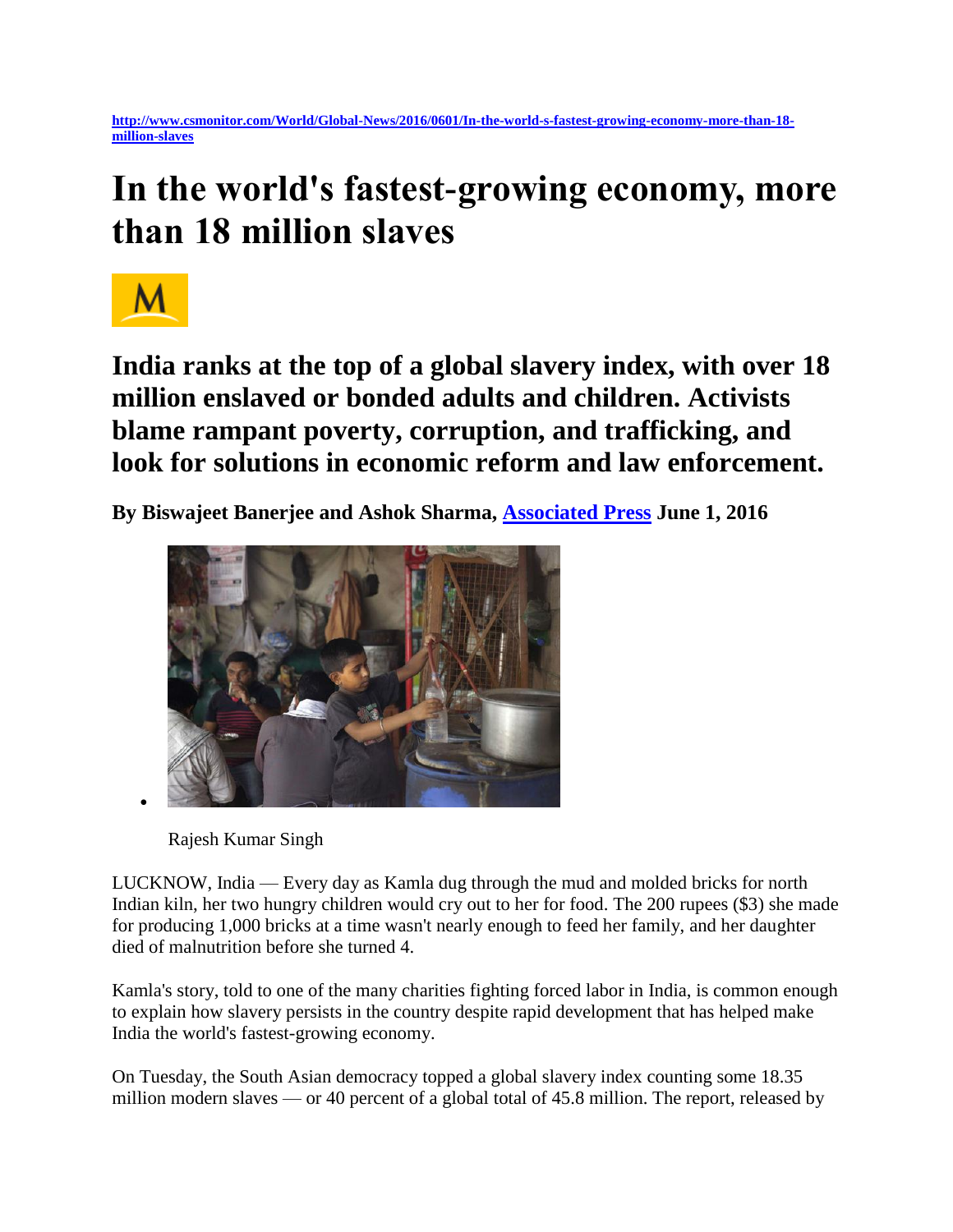The Walk Free Foundation, included children and adults forced into labor, often unpaid or to pay off a debt, as well as child brides, child soldiers and migrant workers in 167 countries.

Recommended: [Human trafficking: 6 solutions that are working](http://www.csmonitor.com/World/2016/0125/Human-trafficking-6-solutions-that-are-working/Fair-food-labeling-for-US-produce) 

"These poor and deprived people are forced to leave their homes because of poverty. This is clear reflection of the failure of the welfare state," said Lenin Rghuvanshi of the People's Vigilance Committee on Human Rights, the charity which put together a December report based on testimony from 450 people rescued from slavery and bonded labor in India last year, including Kamla.



[Human trafficking: 6 solutions that are working](http://www.csmonitor.com/World/2016/0125/Human-trafficking-6-solutions-that-are-working/Fair-food-labeling-for-US-produce) 

"Bonded labor is a contemporary type of slavery," he said. "The government, which is supposed to provide them basic necessities, has failed them."

Officials with the Indian Labor Ministry declined to comment on the slavery index report, which showed China a distant second with some 3.39 million modern slaves counted. China's foreign ministry did not immediately respond to a faxed request for comment. North Korea was found to have the highest per capita rate of modern slavery, with 4.37 percent of its population affected.

The problem of slavery in India — including child marriage and bonded labor — has long been a challenge and cause for shame. Just last week, the chairman of the U.S. Senate Foreign Relations Committee lambasted India's record on human rights, asking how India could have so many slaves. "I mean, seriously, do they have just zero prosecution abilities, zero law enforcement? I mean, how could this happen? It's on that scale, it's pretty incredible," Sen. Bob Corker of Tennessee said.

Many had seen the 2014 Nobel Peace Prize for children's rights activist Kailash Satyarthi, who was awarded along with Malala Yousafzai of Pakistan, as a sign that India would be forced to better protect its 1.25 billion citizens from abuse.

But child labor, the trafficking of sex workers, and bonded labor remains widespread, despite India's rapid economic growth over the past decade. Laws meant to keep children in school and out of the workplace are routinely flouted, as millions are forced into difficult and sometimes toxic jobs including rolling cigarettes, blowing glass in factories, mining in stone quarries or dyeing leather in tanneries.